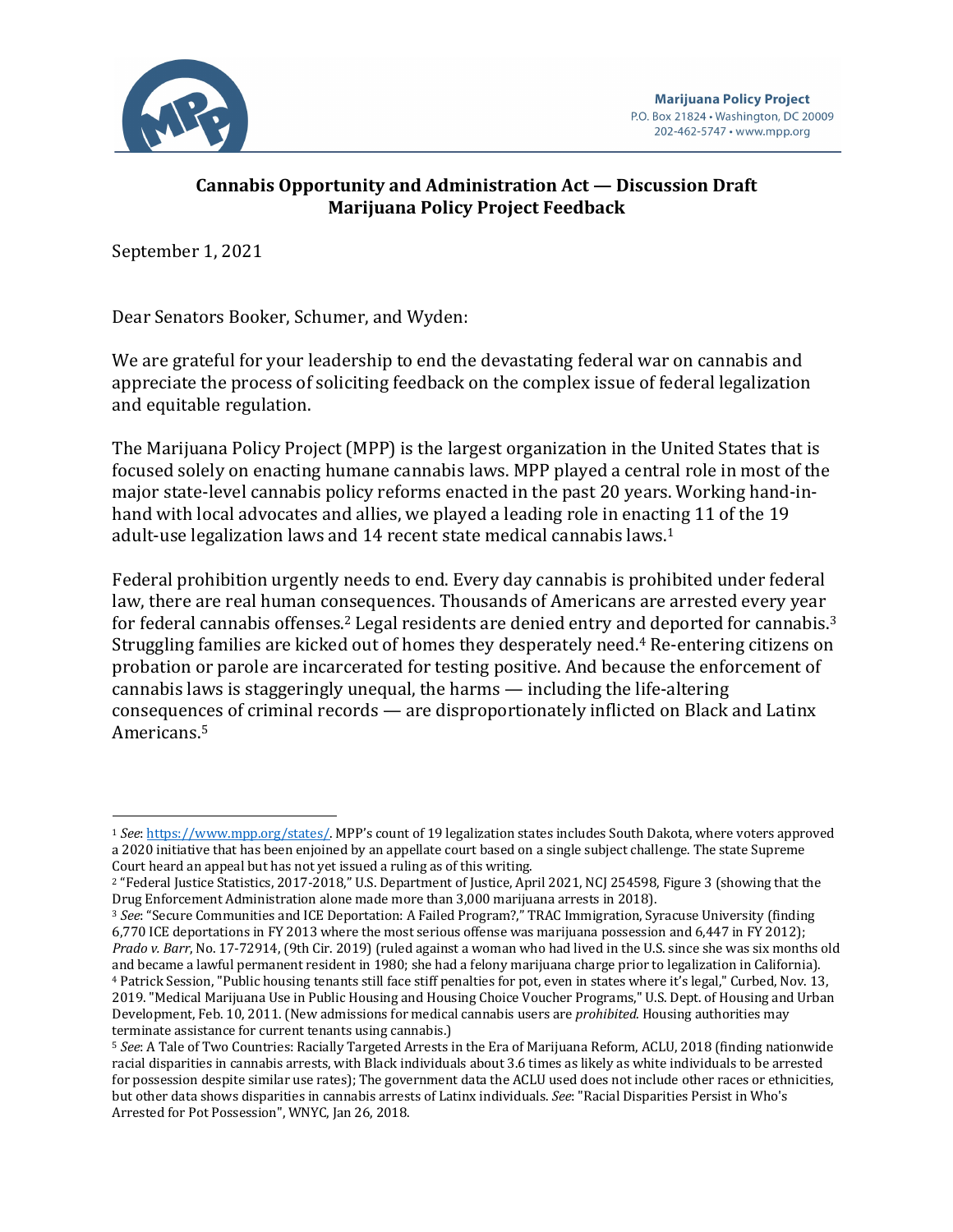In addition to the impacts on cannabis consumers, a cloud of illegality hangs over hundreds of thousands of cannabis workers. This results in mostly cash businesses with increased risk of robbery.<sup>6</sup> Workers are denied mortgages because their industry is illegal, <sup>7</sup> and bank and retirement accounts are suddenly closed.<sup>8</sup>

All of this harm has been unleashed in a failed effort to stop people from using a plant that is far less toxic, addictive, and harmful to the body than alcohol and many medications.<sup>9</sup> More than two-thirds of Americans believe cannabis should be legal.<sup>10</sup> And almost every state allows cannabis in at least some form in defiance of federal law.<sup>11</sup>

We commend your work to finally put an end to federal prohibition and to do away with scarlet letters for convictions that slam the door to a better life. We applaud the CAO Act Discussion Draft for:

- including provisions to ensure a substantial amount of the tax proceeds benefit individuals and communities that have been adversely impacted by the war on drugs;
- removing cannabis from the CSA scheduling and removing federal penalties for up to 10 pounds of cannabis;
- providing that cannabis use and cannabis convictions do not adversely affect immigration, federal public benefits, and eligibility for a security clearance;
- making legalization retroactive, including expungement and re-sentencing, and incentivizing state expungement;
- authorizing the Department of Veterans Affairs and Indian Health Service providers to recommend medical cannabis in accordance with state programs; and
- promoting social equity in licensing and collecting demographic data on cannabis business owners and employees.

While we are enthusiastic about the goals of the CAO Act Discussion Draft, we believe the regulatory aspects need significant clarification and revision to avoid unintended consequences. Our two major areas of concern are: the possible upending of state licensing and regulatory systems  $-$  driving sales underground  $-$  and the impact on medical cannabis access, including for those under the age of 21. We also urge modifications to

<sup>&</sup>lt;sup>6</sup> See: "Without banks, pot dispensaries vulnerable to theft," CBS 8.

www.kgw.com/article/news/local/marijuana/without-banks-pot-dispensaries-vulnerable-to-theft/283-67157771 7 See: "Federal Prohibition of Marijuana Restricts Lenders Ability to Issue Loans to Borrowers Employed in Marijuana Industry," JDSupra, April 10, 2018.

<sup>&</sup>lt;sup>8</sup> See: Patrick Walker, "Banks close marijuana CEO's accounts," 8 News Now, Aug. 29, 2018. Even though MPP is a nonprofit advocacy organization that does not engage in any cannabis commerce, its retirement provider briefly dumped the account and a few banks have suddenly closed MPP's accounts over the years.

<sup>9</sup> For more details and citations on the health profiles of cannabis compared to alcohol, *see* www.mpp.org/marijuana-issafer/. See: "Deaths from Marijuana vs. FDA-Approved Drugs," ProCon.org, last updated July 8, 2009. In 2017, 17,029 Americans died from prescription drug overdose (https://www.drugabuse.gov/drug-topics/trends-statistics/overdosedeath-rates). In contrast, cannabis has not ever been shown to cause an overdose or an increase in all-cause mortality.  $10$  Megan Brenan, "Support for Legal Marijuana Inches Up to New High of 68%," Gallup, Nov. 9, 2020.

<sup>11</sup> For the list of states and key details of the laws, see https://www.mpp.org/assets/pdf/issues/legalization/Review-of-State-Legalization-Laws.pdf for legalization laws, https://www.mpp.org/assets/pdf/issues/medical-marijuana/Key-Aspects-of-State-and-DC-MMJ-Laws.pdf for comprehensive medical laws, and https://www.mpp.org/issues/medicalmarijuana/overview-of-states-flawed-high-cbd-laws for low-THC or more limited medical laws.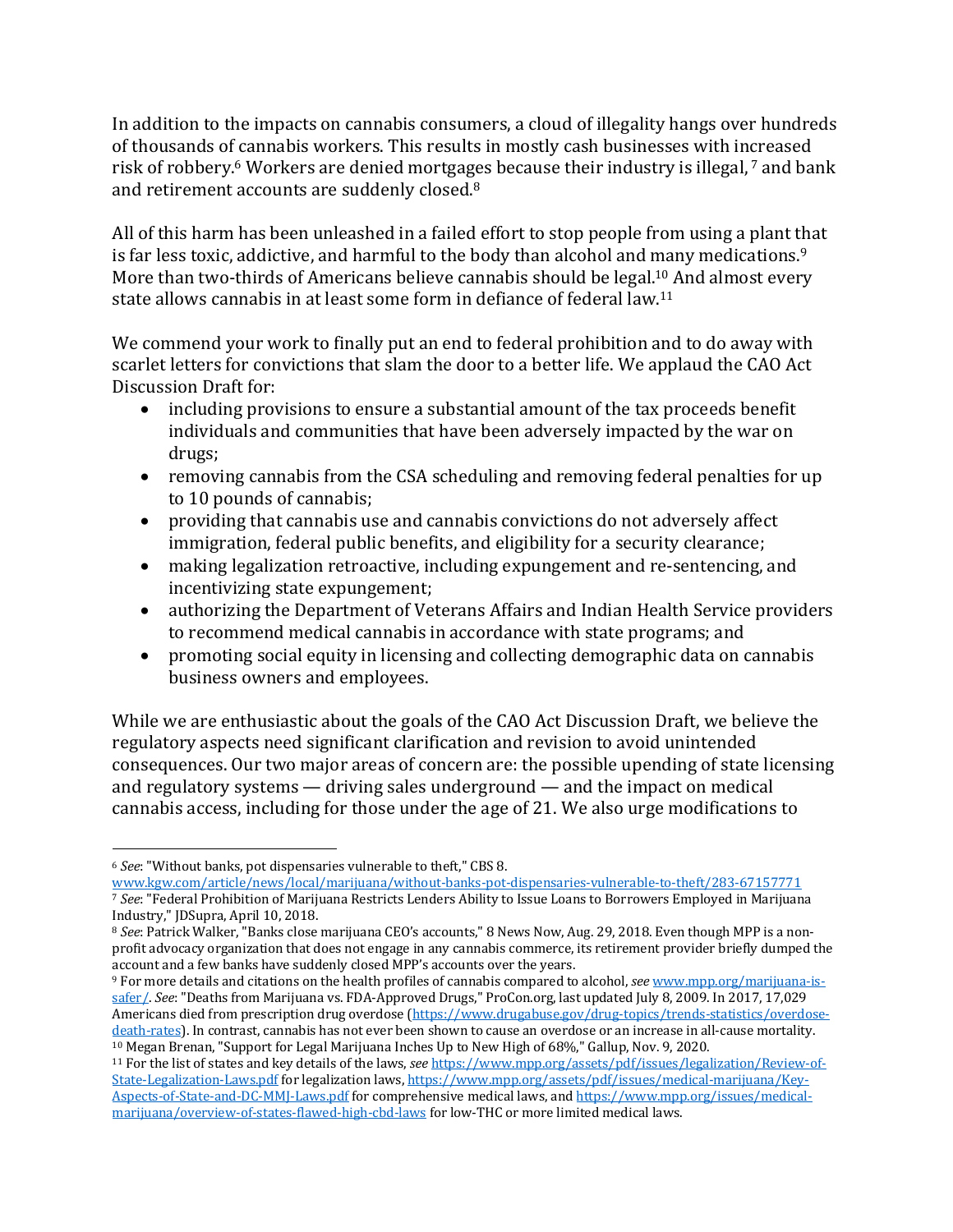more comprehensively remove the harm the federal government inflicts on cannabis consumers and those with past cannabis convictions, and to increase the amount of revenue dedicated to hart-hit communities.

## **I. Preserving State Regulatory Systems and Tax Revenues, Protecting Small**  and Equity Businesses, and Avoiding Driving Sales Back Underground

Since 1996, states have crafted their own laws to allow medical cannabis and later full legalization for adults 21 and older, despite federal prohibition. Medical cannabis states were initially hesitant to issue licenses for commercial cannabis, resulting in unregulated businesses with untested products. After receiving signals that the federal government would not interfere, however, states began crafting cannabis licensing and regulatory systems in 2009.<sup>12</sup> MPP has worked closely with lawmakers and ballot initiative campaign committees to draft many of those laws.

Now, millions of Americans consume cannabis that is produced, lab-tested, and sold at state-licensed, state-regulated businesses.<sup>13</sup> Consumers have become accustomed to a wide array of product choices, with many finding they respond best to specific strains, products, and preparations.<sup>14</sup>

However, if the supply of legal cannabis products is interrupted or prices become uncompetitive, the underground market will step back in to satisfy demand. Because 31 states still prohibit adult-use cannabis, the majority of cannabis in the U.S. is still sold illegally. Even some legalization states  $-$  most notably California  $-$  continue to see a significant amount of illicit and unregulated cannabis commerce.<sup>15</sup> Illegal cannabis is often grown in sensitive ecological areas and involves diverted water sources and despoiled wildlife areas.<sup>16</sup> It does not have to comply with costly testing, regulatory rules, worker protection laws, and it is untaxed.

In addition to providing regulated access to cannabis, many state cannabis laws seek to promote small businesses and to ensure those individuals and communities most harmed

<sup>&</sup>lt;sup>12</sup> See: Karen O'Keefe, "State Medical Marijuana Implementation and Federal Policy," 16 J. Health Care L. & Pol'y 39 (2013). 13 Around 5.4 million Americans are state-legal medical cannabis patients. *See*: https://www.mpp.org/issues/medicalmarijuana/state-by-state-medical-marijuana-laws/medical-marijuana-patient-numbers/. Meanwhile, approximately 12 million adults are legally using cannabis in legalization states, including some of the 5.4 million medical patients. (U.S. Census data shows that over 145 million Americans live in legalization jurisdictions. Around 70% percent of Americans are 21 or older, meaning there are about 101 million adults in legalization states. More than 12% of Americans admit to Gallup they "smoke marijuana," which would translate to 12.18 million cannabis consumers who are 21 or older in legalization states.) Jeffrey Jones, "Nearly Half of U.S. Adults Have Tried Marijuana," Gallup, Aug. 17, 2021.

<sup>&</sup>lt;sup>14</sup> See, i.e., Shunaha Kim-Fine, et al., "Cannabinoids and bladder symptoms in multiple sclerosis," *Multiple Sclerosis and Related Disorders*, Volume 54, September 2021. ("The most common modes of cannabis consumption were oral-edible  $(69.0\%)$  and smoked  $(57.1\%)$ , while  $59.3\%$  used more than one mode of consumption, and 2.6% used five different modes.")

<sup>&</sup>lt;sup>15</sup> *See*: Josh Haskell, "The battle against the lucrative business of illegal marijuana dispensaries in California," ABC 7, October 8, 2019.

<sup>16</sup> Jaclyn Cosgrove, Louis Sahagún, "Illegal pot invades California's deserts, bringing violence, fear, ecological destruction," The Los Angeles Times, July 11, 2021.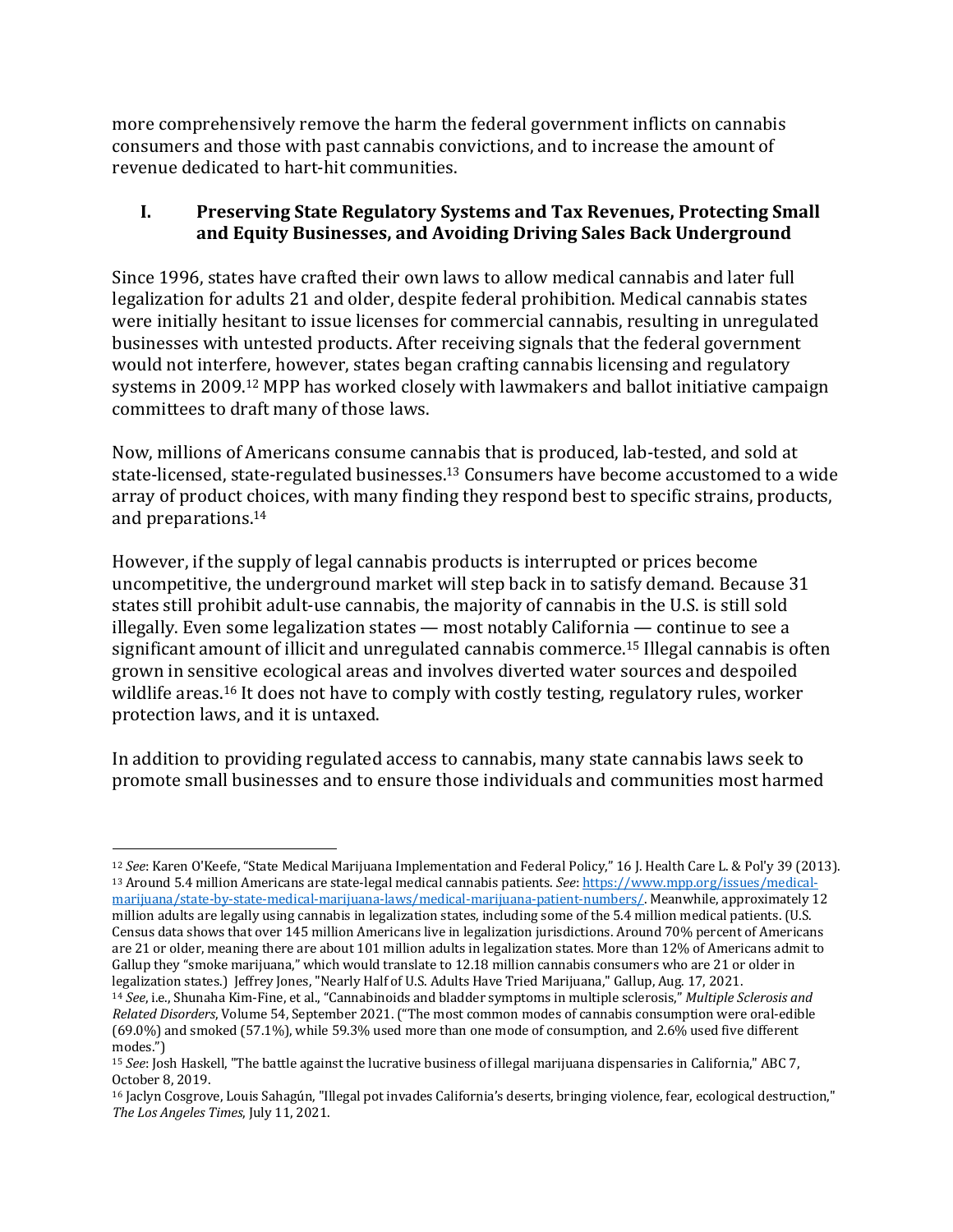by prohibition benefit from the economic opportunities created by legalization.<sup>17</sup> While those programs have not delivered nearly as much diversity in the industry as was hoped, many of the social equity programs are brand new or have recently been expanded. The limited gains for diversity and equity in cannabis ownership must be preserved, and the new programs must be given an opportunity to deliver a more equitable industry. Federal legalization is key to helping these equity efforts bear fruit  $-$  including by opening the door to loans and by removing the cloud of federal illegality that may deter over-policed communities' participation.18

We are concerned that a sudden imposition of complex federal regulations could wipe out much of the existing state-legal markets, including equity businesses, and drive cannabis sales back underground. Upon federal legalization, unless federal law creates an explicit exception to it, the Dormant Commerce Clause would likely force states to suddenly allow interstate commerce, which would compound the risks to small and social equity businesses.19

In addition to concerns about equity and other small businesses that are just getting established, forcing states to allow cannabis imports from other states would upend state tax structures, decimating many states' cannabis revenues. Eight of the 19 legalization states impose at least some taxes at the cultivation or wholesale level.<sup>20</sup> These tax structures are not workable in the context of interstate commerce. For example, Alaska only taxes cannabis at the point of sale from an Alaska-licensed cultivator. If Alaska were required to allow imports of cannabis products produced from cannabis grown in other states, it would presumably collect no tax revenue on those products. Alaska cultivators and manufacturers could be expected to fail because of their untaxed, out-of-state competition. 

Similarly, most state cannabis laws only remove criminal penalties from *intrastate* cannabis businesses. These laws would need significant rewrites to adapt to federal regulation and even more changes if they must open their doors to interstate commerce. Many state cannabis laws were enacted by ballot initiative, and some must return to voters to be modified. This process could take years.

<sup>&</sup>lt;sup>17</sup> *See*: "Social Equity Policies in Adult-Use Legalization Laws," MPP, *available at* 

https://www.mpp.org/issues/legalization/social-equity-policies-in-adult-use-legalization-laws/.

<sup>&</sup>lt;sup>18</sup> See: "Even With Programs in Place, Social Equity Potrepreneurs Still Need Funding," Westword, Dec. 6, 2020. (Denver Excise and Licenses Executive Director Ashley Kilroy notes, "We know from all the work we have done and what other states have done, we can build a great equity program, but the number-one thing we [for successful social equity] need is access to capital"); Aaron Schachter, "Growing Marijuana Industry Struggles To Attract Employees Of Color," NPR, Feb. 21, 2019 (quoting cannabis activist Sieh Samura, "They're scared of the government, man.").

<sup>&</sup>lt;sup>19</sup> See: Robert Mikos and Scott Bloomberg, "Legalization Without Disruption: Why Congress Should Let States Restrict Interstate Commerce in Marijuana," August 23, 2021, Vanderbilt Law Research Paper No. 21-33. Available at SSRN: https://ssrn.com/abstract=3909972 or http://dx.doi.org/10.2139/ssrn.3909972.

<sup>&</sup>lt;sup>20</sup> *Details available at: https://www.mpp.org/issues/legalization/breakdown-taxes-adult-use-states/.*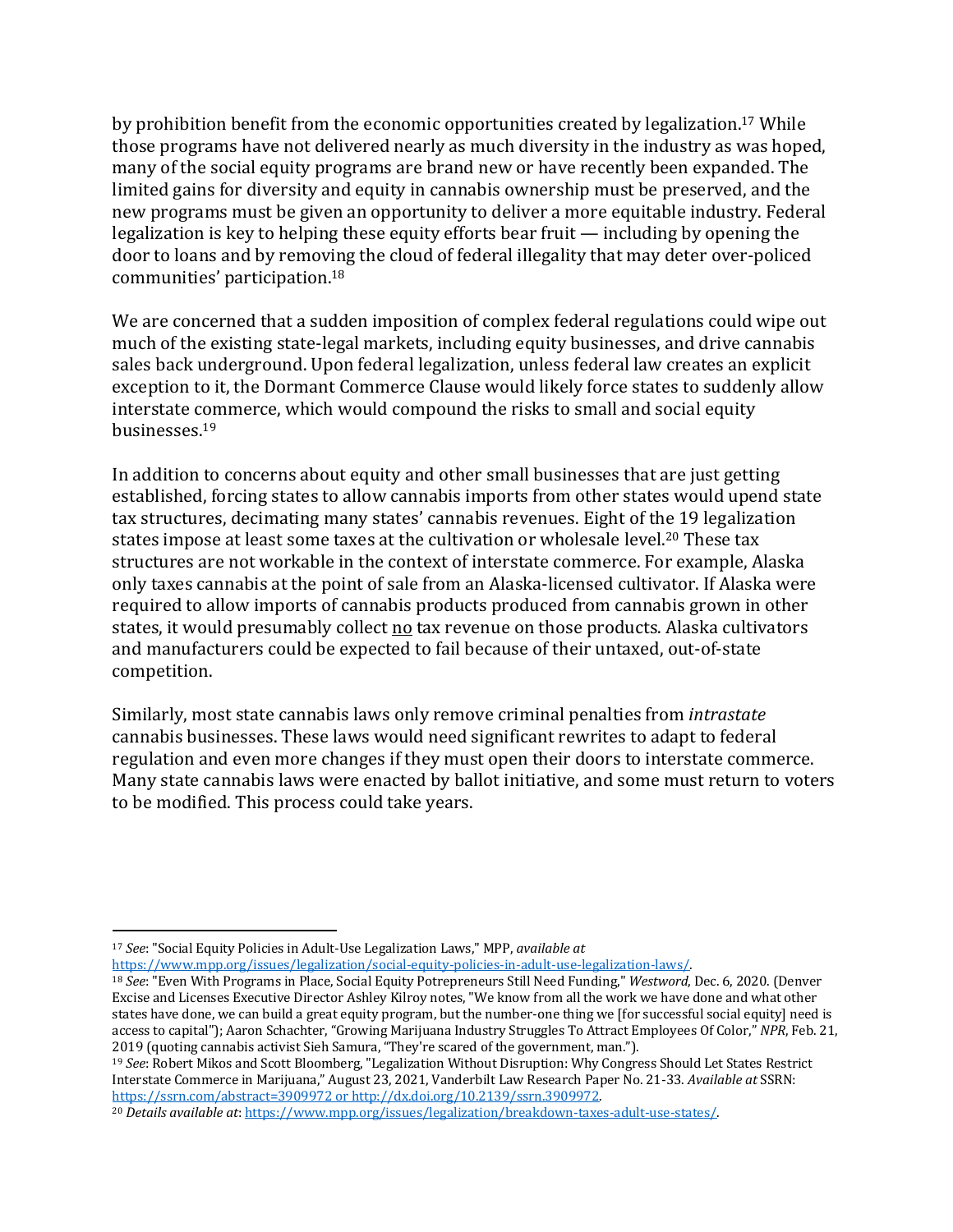That said, while *forcing* states to allow interstate commerce without ample transition time would create problems, some states  $-$  such as Oregon  $-$  would welcome the ability to allow the export of cannabis to other states. $21$ 

Federal regulation should include significant deference to state systems. However, there are areas where a federal role and uniformity would be beneficial. The Environmental Protection Agency should be responsible for approving pesticides, as it does for all other crops. It also makes sense for federal authorities to establish uniform labeling rules, along with lists of permissible and prohibited additives. However, sufficient transition time is needed to harmonize state laws and regulations and to allow time for small businesses to adapt. 

To preserve state regulatory systems and avoid driving cannabis commerce back underground, we urge the following:

- The FDA should not be a lead regulatory agency. The FDA's role should be precisely defined and narrow in scope. The track record of the FDA<sup>22</sup> suggests it having a significant role would lead to a very restrictive market, with rapid consolidation into a handful of large players and the resurgence of the underground market. Only large businesses would be able to compete with complex FDA regulations, leading to the demise of small and social equity businesses. As the lead agency for alcohol, the Tax and Trade Bureau is the appropriate lead federal agency.
- The vast majority of cannabis products should not require individual approval **from a federal agency.** The FDA must not be authorized to require costly premarket approvals for flower cannabis, edible products, or other product types that are already available in state markets. Doing so would surely disrupt the stateregulated market, drive sales underground, and tilt the scales in favor of very large, deep-pocketed corporations.
- Any new federal regulations must include significant notice and transition time during which businesses can operate under state laws without running **afoul of federal law or regulations.** Colorado allowed for a significant transition period when it moved from an unregulated, unlicensed system of dispensaries to regulation beginning in 2010. This type of transition — which should be at least  $1.5$  $years - is essential to preserving the systems states have carefully craffed and$ avoiding driving sales underground.

<sup>&</sup>lt;sup>21</sup> *See*: Kyle Jaeger, "Oregon Governor Signs Bill To Allow Interstate Marijuana Imports And Exports," *Marijuana Moment*, June 25, 2019.

<sup>&</sup>lt;sup>22</sup> *See*: [ill Wechsler, "Biosimilars Move to Center Stage," PharmExec.com, August 12, 2021. (FDA has approved only 30 biosimilars since Congress enacted the Biologics Price Competition and Innovation Act, which was intended to expand access to less costly biotech therapies.); Tiffany Kary, "FDA Objects to CBD as Diet Supplement, Extending Uncertainty," *Bloomberg*, August 11, 2021; *See*: Jason Millman, "Does it really cost \$2.6 billion to develop a new drug?," The Washington Post, November 18, 2014.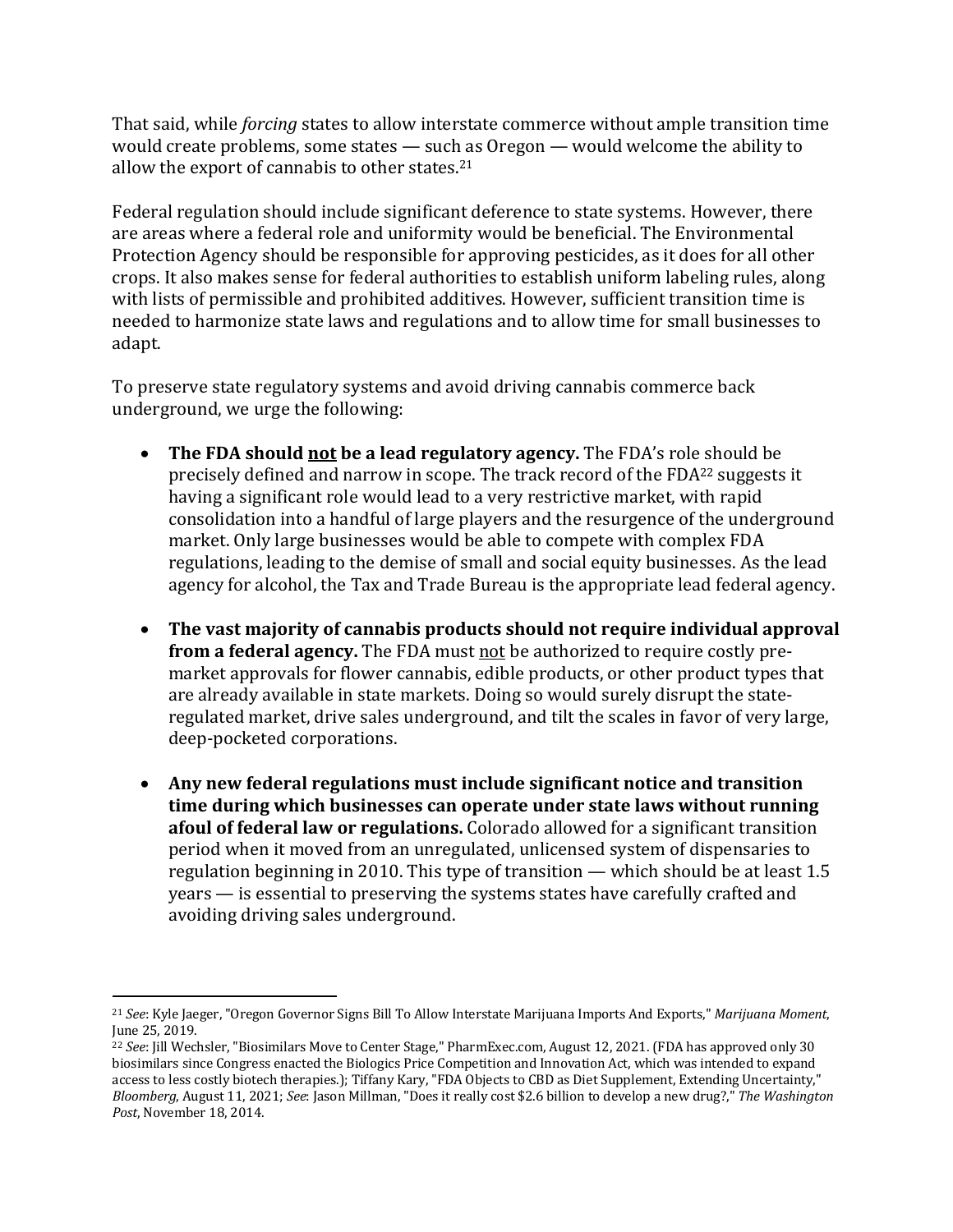- The states should continue to serve as primary licensing authorities. As is the case with alcohol, states should continue to serve as the primary licensing authorities for cannabis business.
- Any federal taxes and fees should be reasonable and modest. There is no federal fee to operate a TTB-regulated alcohol or tobacco business.<sup>23</sup> In contrast, in addition to taxes, the CAO Act Discussion Draft would require a "reasonable permit fee in an amount ... sufficient over time to offset the cost of implementing and overseeing all aspects of [federal] cannabis regulation." Given that cannabis is the less harmful product, which is also subject to an excise tax, there should also not be federal permit fees for cannabis. In addition, the eventual 25% tax rate is far too high, particularly when it is coupled with existing state taxes that can total more than  $50\%$  of the retail price.<sup>24</sup>
- States should be allowed to decide to what extent they want to allow interstate **commerce and on what timeline.** If states will be required to allow interstate commerce, they will need at least a few years to change their laws, licensing, tax laws and collection procedures, and regulatory systems. The CAO Act should unambiguously override the Dormant Commerce Clause, at least to allow plenty of time for a transition after eight decades of federal prohibition.

Before any state legalized cannabis for non-medical use, illicit cannabis sales in the U.S. totaled well over \$10 billion per year,<sup>25</sup> despite eight decades of prohibition. Moving from complete federal illegality and intra-state regulation must be done very carefully, with plenty of time for transition and feedback on individual regulatory proposals. Regulatory burdens that prevent access to the type of products that consumers want or hefty taxes and onerous regulations that drive up prices will only cause more sales to be pushed underground. 

# **II.** Protecting Medical Cannabis

Another essential priority in federal legalization and regulation is preserving and enhancing access to medical cannabis and avoiding price increases. Thirty-six states<sup>26</sup> have what MPP considers comprehensive medical cannabis laws (including all 19 legalization states), and another three allow the production and sale of lower-THC cannabis products that exceed the  $0.3\%$  THC limit in the federal hemp law.<sup>27</sup> All of the medical cannabis states allow minors to qualify for and use medical cannabis.

<sup>25</sup> *See*: Ariel Nelson, "How Big Is The Marijuana Market?," CNBC.com, April 19, 2010.

<sup>26</sup> A 37<sup>th</sup> law, in Mississippi, was overturned by the state Supreme Court based on a challenge about signature requirements. The legislature is expected to replace the law. Here is the full list of medical states and some details of the laws: www.mpp.org/assets/pdf/issues/medical-marijuana/Key-Aspects-of-State-and-DC-MMJ-Laws.pdf.

<sup>27</sup> Those three states are Georgia, Iowa, and Texas.

<sup>23</sup> https://www.ttb.gov/applications

<sup>&</sup>lt;sup>24</sup> *See*: https://www.mpp.org/issues/legalization/breakdown-taxes-adult-use-states/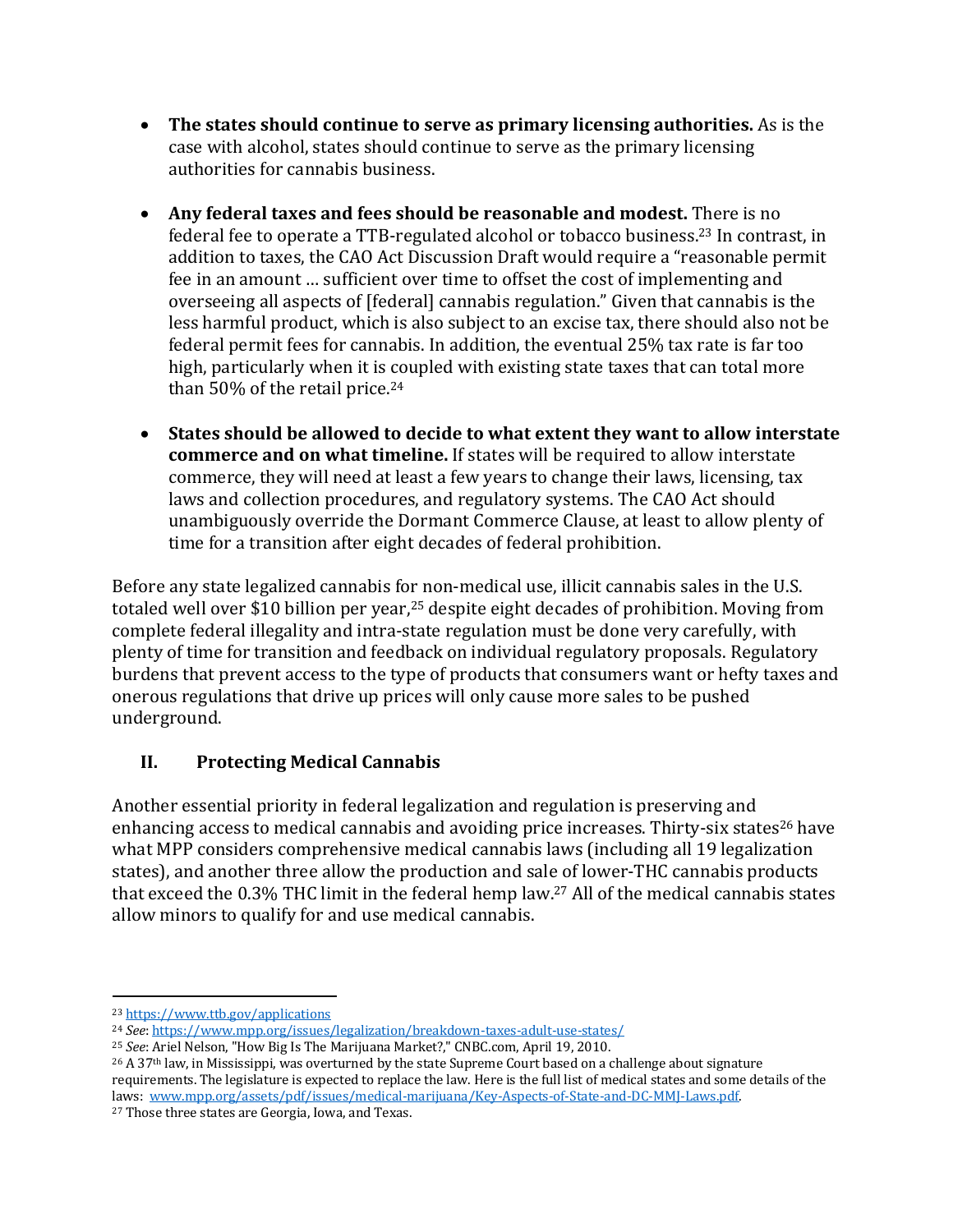Because of federal prohibition, state medical cannabis laws have also been crafted with wholly intrastate systems of access. Instead of prescriptions, they rely on medical practitioners' certifications or recommendations. Millions of patients depend on medical cannabis programs for the products that work best for them. Many of these patients find that inhaled botanical cannabis provides the most relief, while others respond best to edibles, concentrates, or some mix of products.

To preserve medical cannabis access and avoid price increases:

- It is essential that the same level of access and product availability be **preserved after federal legalization and regulation.** If it were given broad regulatory authority, the FDA would almost surely impose regulatory burdens that limit medical cannabis products, drive up costs, and decimate small businesses. As was noted in the prior section, it should not be the lead agency, and there should be no pre-market approval required.
- Federal regulations must continue to allow minors who are state-legal **medical cannabis patients to access cannabis.** The CAO Act Discussion Draft, Sec.  $502$  (b)(6)(fff), would prohibit "the sale or distribution of cannabis product to any person younger than 21 years of age." This needs to be deleted or revised to exclude medical cannabis patients. It would shut off access for patients under the age of 21, including veterans and other young adults living independently. Similarly, Sec. 1105 directs the Secretary to craft regulations for remote sales to prevent distribution to "individuals who have not attained the age of 21." That, too, needs to be deleted or revised.
	- $\circ$  On the other hand, Section 112 appropriately removes federal penalties for possession regardless of age. States can then continue to penalize possession for those under the age of  $21$  — ideally with a civil, not criminal, offense with exceptions for medical cannabis.
- Federal law and rules must allow accurate information to be conveyed about cannabis' medical benefits. Despite the U.S. government's obstruction of largescale research, there have been dozens of studies establishing cannabis' and cannabinoids' medical benefits, including related to chronic pain, spasms, and nausea and appetite loss. Patients rely on being able to receive accurate information about cannabis, and federal legalization and regulation must not hinder or prohibit such labels.
- Any federal tax on cannabis must not be levied on medical cannabis. It is wrong to tax medicine. However, the taxes imposed by the CAO Act do not include an exception for cannabis sold through state medical programs. The burden is compounded because medical cannabis is already not covered by insurance. In addition, the same cannabis products can be used for medical use as adult use, so a wholesale tax may not be workable.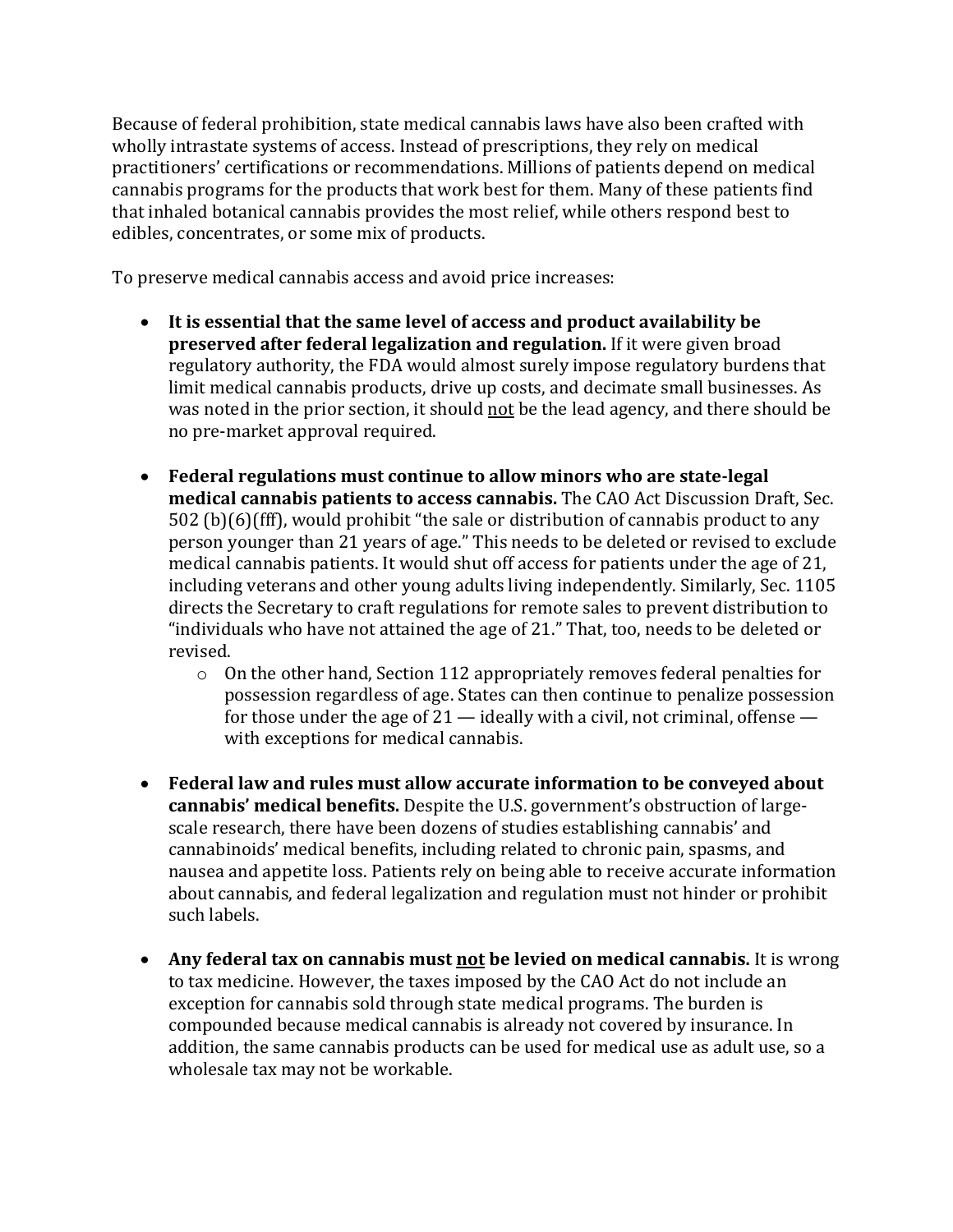$\circ$  The "personal and family use" exception to taxes in Sec. 5902 should **include caregivers.** About half of medical cannabis programs allow a designated "caregiver" to grow cannabis for medical cannabis patients.<sup>28</sup> This is an important means of reducing costs for many patients. However, caregivers would seemingly not be exempt from the CAO Act's taxes if they are not family members. They should be exempted, along with medical cannabis from dispensaries. In addition, it should be clear that adults growing for personal use are not subject to the tax if they share (rather than sell) their cannabis with other adults.

## **III.** Reducing the Harms Inflicted on Cannabis Consumers and **Disproportionately Impacted Communities**

The CAO Act includes several provisions that reduce the harms the federal government inflicts on cannabis consumers. But it retains others, which disproportionately harm people of color. We strongly urge you to go further to stop destroying lives over cannabis, including to:

- **Expedite federal re-sentencing and release and make re-sentencing and release automatic instead of by petition.** The CAO Act Discussion Draft allows for petitions for re-sentencing for conduct that is federally legalized by the act. It should go further. Upon federal legalization, *all* federal cannabis sentences should be *automatically* reviewed, and most or all offenders should be released from prison and probation without being required to find a lawyer or prove indigence to receive free counsel. The process should begin immediately and be completed as soon as possible.
- **End** the practice of federal workplace drug testing and federally **mandated drug testing — at least for cannabis.** Sec. 101 (e) and (f) allow for continued cannabis testing of federal employees, along with other federally mandated drug testing. Cannabis users can test positive for metabolites 30 days after past use. This provision would take away the livelihood of federal employees and others who enjoy cannabis instead of wine or beer on the weekend or at night. The federal government should not fire or otherwise penalize employees for off-hours, off-duty cannabis use.
- **Remove the vague qualifier that any expunged cannabis offense be** "**non-violent.**" The CAO Act Discussion Draft allows expungement and release for "non-violent" cannabis offenses that are federally legalized. It is unclear what this means. The CAO Act does not expunge non-cannabis offenses. If the person also had a charge for a violent offense, the CAO Act would not expunge or re-sentence that offense. Including this vague language could lead to confusion and slow the process down. It should be removed.

<sup>&</sup>lt;sup>28</sup> See: www.mpp.org/assets/pdf/issues/medical-marijuana/Key-Aspects-of-State-and-DC-MMJ-Laws.pdf for the states.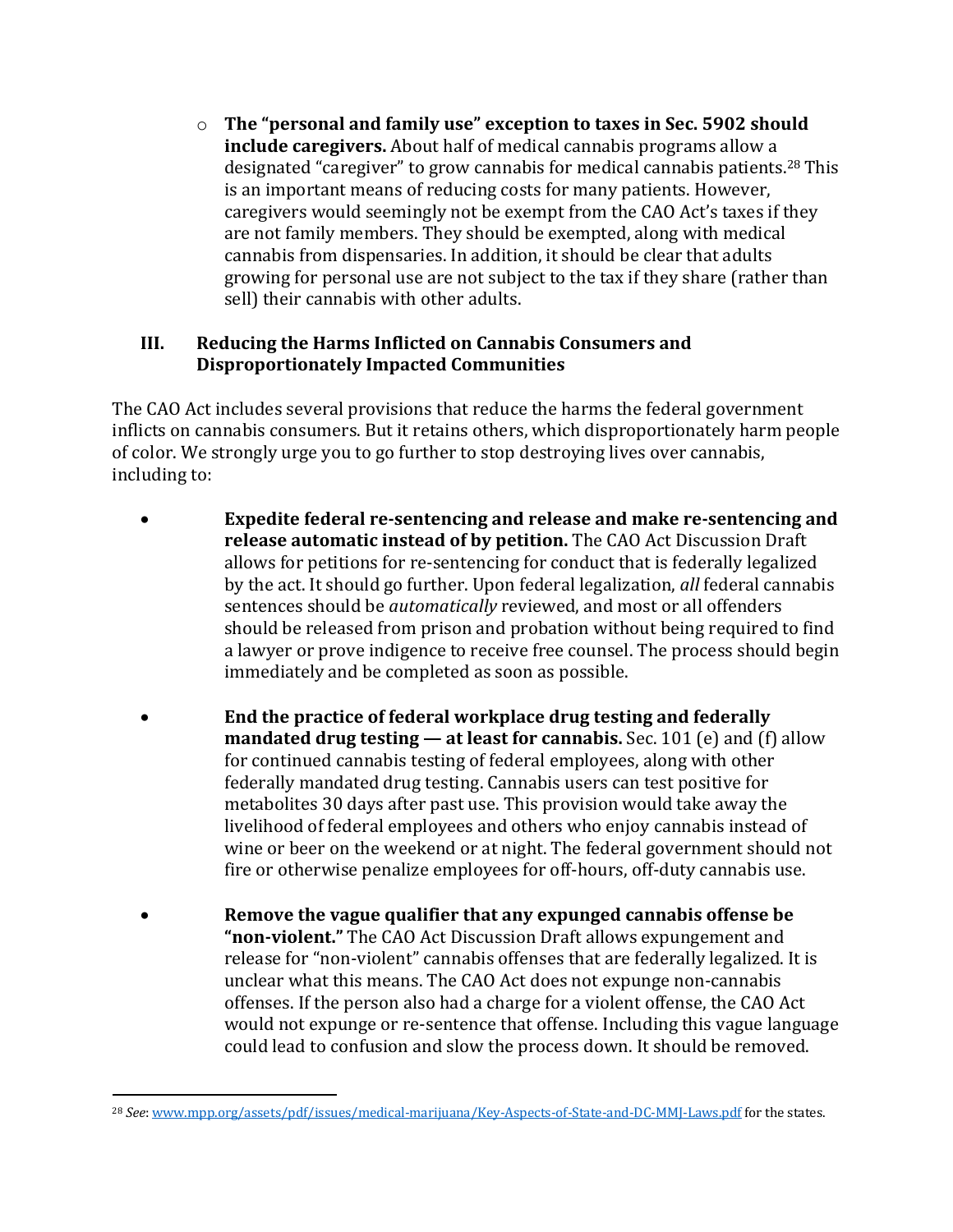- Including ancillary cannabis-related conduct in expungement and re**sentencing.** Because of cannabis' illegality, cannabis-related conduct can also be prosecuted under a number of additional statutes. For example, concealing cannabis proceeds is "money laundering." Other charges can include racketeering, operating drug-related premises within 1,000 feet of a school, and conspiracy. Individuals have been prosecuted for these cannabisrelated offenses, including related to *state-legal* medical cannabis businesses.<sup>29</sup> They, too, should be released if their sentence has not been completed, and their records should be expunged.
- **Remove expungement prohibition for 3B.1(a) sentences.** The CAO Act Discussion Draft prohibits expungements for those who received aggravating role adjustments under U.S. Sentencing Guidelines  $\S$  3B1.1. The provision allows for an increase in offense level based on a defendant being deemed "the organizer, leader, manager, or supervisor of one or more other participants" in the commission of an illegal act. The rationale that persons who exercise a supervisory or managerial role in the commission of an offense tend to present a greater danger to the public and/or are more likely to recidivate has been proven unfounded with respect to cannabis offenses. In fact, these persons may possess skills that would be useful in a legal regulated market. Additionally, no state contains a similar prohibition for expungement of cannabis-related convictions.
- **Provide that parole, probation, and pre-trial release cannot be revoked for cannabis use or other cannabis-related conduct.** To stop sending people to prison for cannabis, refraining from cannabis-related activity must be removed as a cause for revocation of pre-trial release, probation, or parole. There could be a limited exception for cases where there is an *individualized* basis for finding that the person's cannabis use would pose a danger (such as if the person blamed their violence on cannabis intoxication).
- The CAO Act should not disqualify people with recent drug felonies **from getting a cannabis license.** Sec. 302 would prohibit people with recent state or federal cannabis felonies, after the enactment of the CAO Act, from participating in the cannabis industry. It allows for waivers upon demonstrated rehabilitation, but the general rule would have a chilling effect on launching businesses and financing. Most states will likely continue to prohibit cannabis after the federal enactment of the CAO Act, and their laws will continue to be disproportionately enforced against people of color. Other parts of the CAO Act acknowledge that those who have been most harmed by cannabis prohibition should have an opportunity to rebuild their lives in the

<sup>&</sup>lt;sup>29</sup> See: Rory Carroll and Noah Smith, "Pot entrepreneur and ex-felon fights for black role in California's budding industry," The Guardian, Jan. 15, 2018. (Virgil Grant was sentenced to six years after being indicted for drug conspiracy, money laundering, and operating drug-related premises within 1,000 feet of a school.)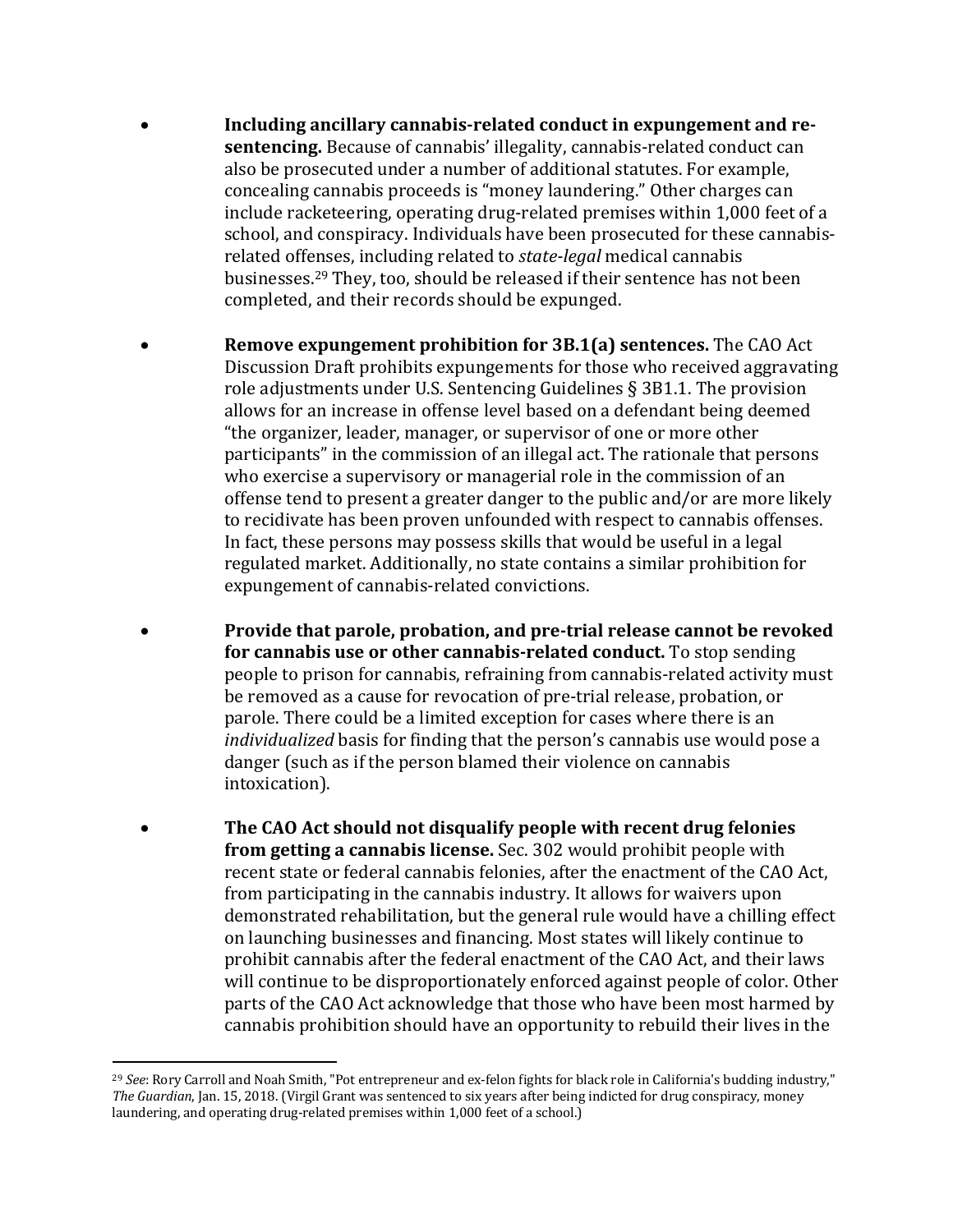legal cannabis industry. At a minimum, this exception should be narrowed to only apply to states that have also legalized cannabis.

• The overwhelming majority of tax revenue should be used to support communities and individuals harmed by racism and the war on cannabis. While we were encouraged to see that some of the tax proceeds are dedicated to community reinvestment and re-entry, we urge revisions to ensure that the cannabis taxes are truly used to repair harms inflicted by mass incarceration, not to perpetuate it. Sixty percent of the Opportunity Trust Fund would be dedicated to carrying out section  $3052(a)$  and b of part 00 of the Omnibus Crime Control and Safe Streets Act of 1968. Those sections appear to be the Crisis Stabilization and Community Reentry Program. While the name of the program seems in alignment with reparative justice, the provision appears to allow for allocation to include local criminal and juvenile justice agencies and programs for individuals "during pre-trial detention and incarceration."

# **IV. Additional Feedback**

## A. Study on the "impacts" of legalization confuses correlation with **causation**

While research on both cannabis and legalization is worthwhile, Sec. 201's envisioned study on the impacts of legalization seems all but certain to create a misperception rather than clarity on the actual impacts of legalization.

The study would require data analysis every year on an array of issues that are influenced by a myriad of factors, only one of which may be legalization. In doing so, the study design confuses correlation with causation.

The potential for a distorted perception is compounded because we have been grappling with a global pandemic for the past 1.5 years, which has caused trauma, short- and long-term health impacts, and an incredible disruption to inperson activities, which are particularly detrimental to at-risk youth. The pandemic has almost surely had a significant impact on many of the factors listed in the study: sick days reported to employers, worker's compensation claims, federal welfare assistance applications, violent crime, and high school dropout. But the CAO Act Discussion Draft suggests all data outcomes will be considered "impacts of legalization."

In addition, the study does not require an examination of most of the harms done by cannabis prohibition or how they are impacted by legalization. A true study on cannabis legalization's impacts should include funding for qualitative research to include a fuller picture of the reality before and after legalization. A study of the impacts of legalization should include: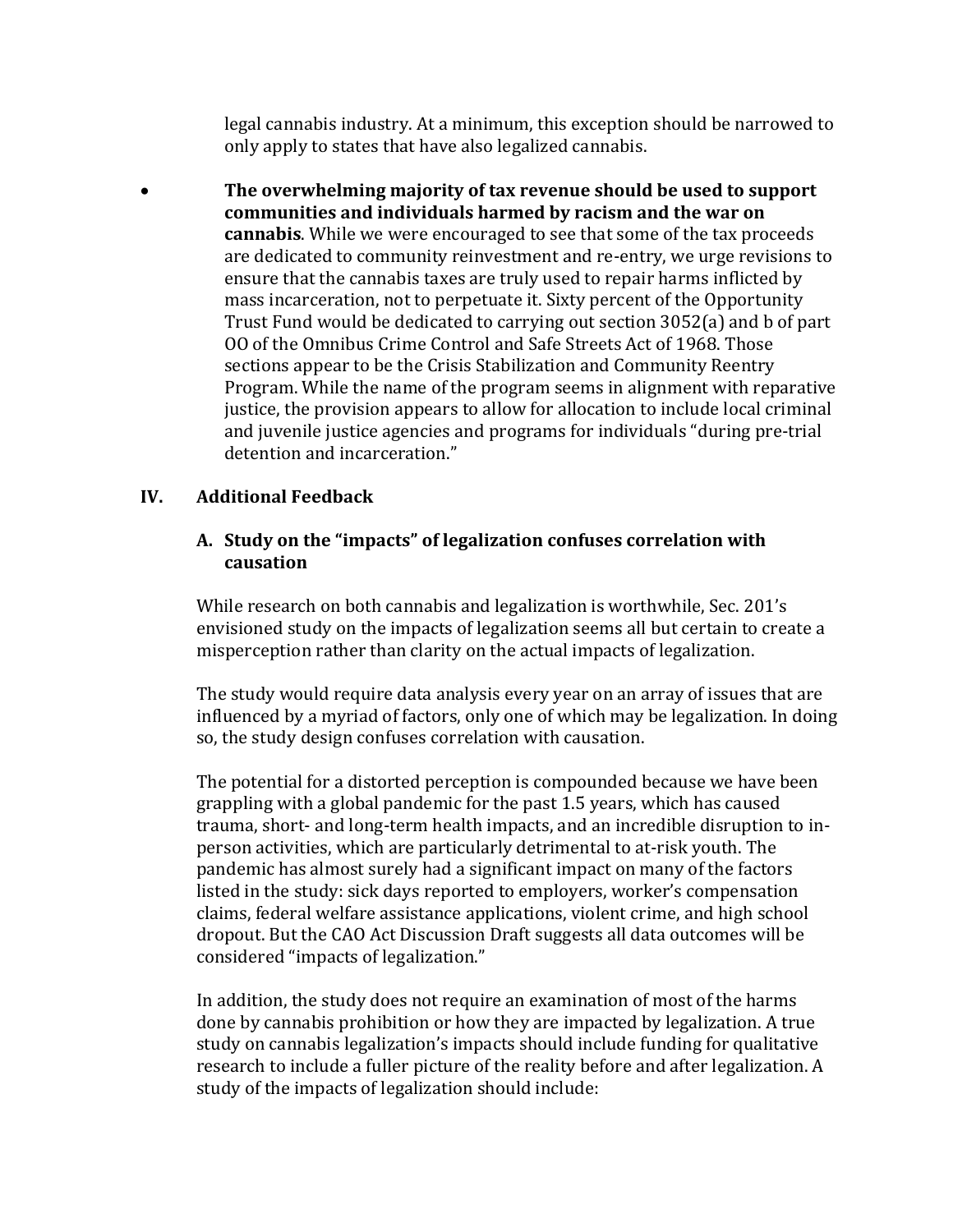- before-and-after data on demeaning searches and stops, many of which are based on the supposed smell of cannabis; $30$
- before-and-after arrest numbers for adults for cannabis;
- before-and-after incarceration numbers (including jails) for cannabis and parole/probation revocation based on cannabis;
- an examination of the psychological and other impacts of marijuana arrests and criminalization;
- an examination of the harms done in relation to jobs, housing, and benefits lost due to cannabis use and convictions;
- the experience of individuals who buy and sell cannabis before and after legalization, including changes in their vulnerability to arrest, robbery, and exploitation;
- $\bullet$  the prevalence of minors using and selling cannabis before and after legalization; and
- $\bullet$  the experience of consumers using cannabis as both over-the-counter or doctor-recommended medicine, including reports of the reduced need to use other medications.

# **B.** Specifically including plants in legal amounts of federal cannabis and excluding the weight of other ingredients.

Most legalization states and about half of medical cannabis states allow personal cultivation.<sup>31</sup> Oregon's medical program allows 24 plants, six of which can be mature. The CAO Act Discussion Draft removes federal penalties for under 10 pounds of cannabis and defines cannabis as including growing plants. Because plants can weigh significantly over a pound each, state-legal personal cultivation could still be a federal crime. To avoid this injustice, federal penalties should also be explicitly removed for at least 100 plants.

In addition, Sec. 502's definition of cannabis seems to include the weight of other ingredients. The weight of non-cannabis ingredients should be excluded from the 10-pound threshold.

<sup>30</sup> Phillip Smith, "States that legalized marijuana see dramatic drop in police traffic searches," *Alternet*, Apr. 1, 2019. (Before legalization, 1.3% of Black drivers were subject to traffic searches in Colorado. After legalization, the rate was under 0.2%. Among Hispanic drivers, the rate dropped from 1% to 0.1%. Among whites, the rate of searches dropped from 0.4% to 0.1%. Thus, Black drivers went from being 6.5 times as likely to be searched as whites to twice as likely, and the total likelihood of Black drivers being subject to a traffic search dropped eightfold.); *See*: Frank R. Baumgartner, et al., *Suspect Citizens: What 20 Million Traffic Stops Tell Us About Policing And Race, Cambridge University Press (2018)* (which analyzed North Carolina traffic stop data and found that Blacks and Latinos were more likely to be searched than whites, even though searches of whites were more likely to turn up contraband).

<sup>31</sup> See: https://www.mpp.org/assets/pdf/issues/medical-marijuana/Key-Aspects-of-State-and-DC-MMJ-Laws.pdf and https://www.mpp.org/assets/pdf/issues/legalization/Review-of-State-Legalization-Laws.pdf.